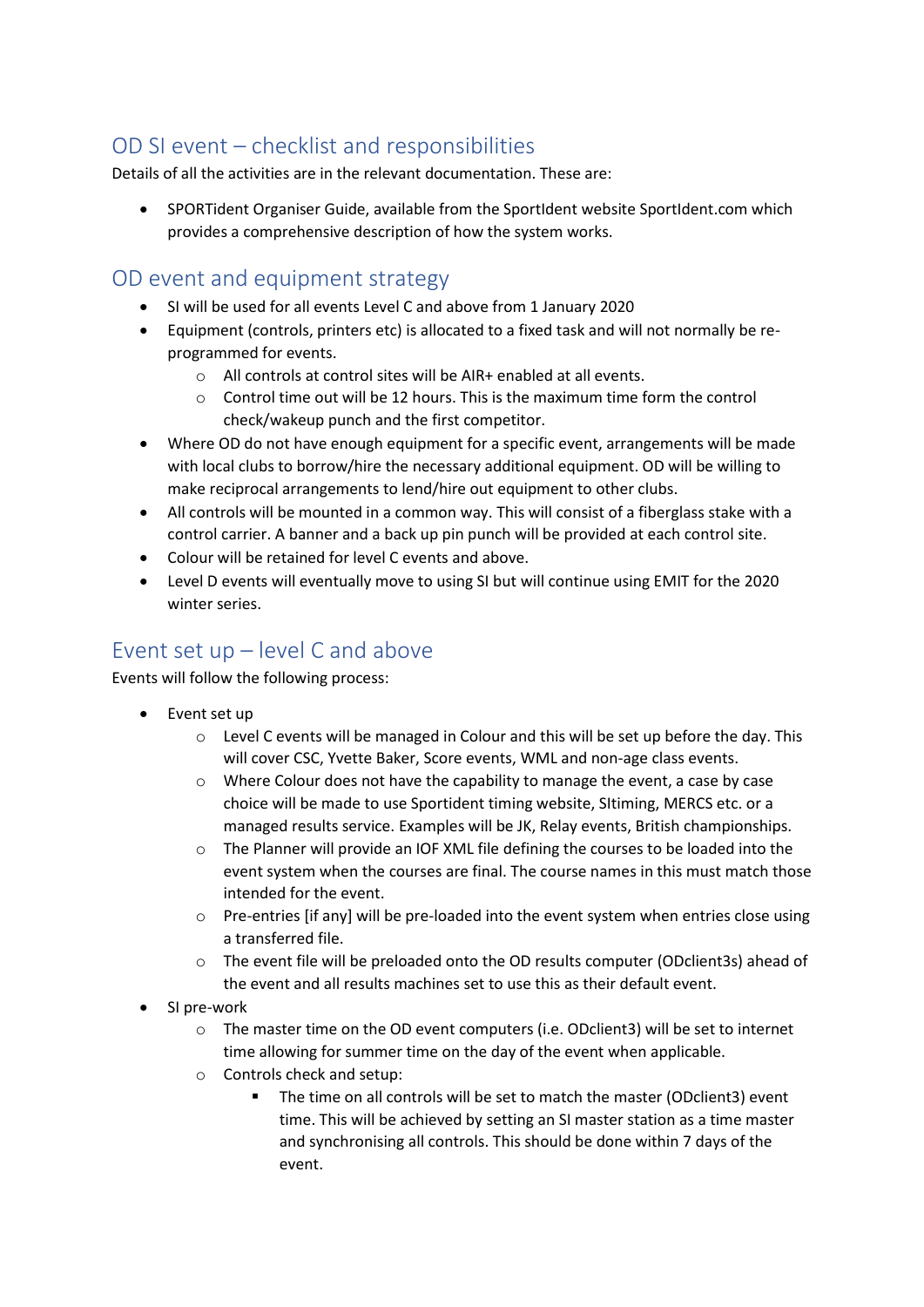- The controls should be checked to ensure that they are in the correct mode, number, etc. using SI Config+. The battery levels will also be checked. The controller may require a copy of the log these checks.
- o Before the event, all controls including Clear, Check, Start and Finish must have the backup cleared by the Planner. Download controls will have the backup cleared by the download team.
- At registration
	- $\circ$  Type 8 SI cards will be available for hire. These can only be used on courses with 30 controls or fewer. If there are more than 30 controls on a course the Planner must inform the Organiser to make arrangements to borrow other ecards for hire for these courses
	- $\circ$  Registration on the day will require the competitor to complete an entry form and make payment. They complete registration by taking this form to an entry computer which will read or type in the SI card number and complete their electronic entry, retaining the entry form. For British Orienteering members, competitors details will be obtained automatically for personal SI cards.
	- $\circ$  Competitors who are pre-entered to not need to go to registration, unless they need to collect a hired SI card.
- At the start there will be:
	- o One or more self-service clear stations mounted on a stake.
	- $\circ$  One hand held check control held by a start official and used for all competitors in the first start box.
	- $\circ$  Optionally, a SIAC check box mounted on a stake in the first or second start box, used after the check.
	- $\circ$  One or more start controls mounted on a competition stake, uniform with the other controls. Physically punching the start will be mandatory for all events.
- Control sites will have:
	- $\circ$  a single control mounted on a stake, uniform with all the others. The controls are pre-labelled with their number.
	- o Every control will have a banner and a backup pin punch.
	- o Controls deployed in the field in a fixed number range (initially 181 to 253)
	- $\circ$  All controls will be physically punched and checked as part of the preparation for the event. The control must be punched less than 12 hours before the first competitor will reach the control.
- At the finish there will be
	- $\circ$  one or more finish controls mounted on a competition stake, uniform with the other controls.
	- o Physically punching the finish will be mandatory for all events.
	- o Punching the finish will turn of SIAC cards.
- At download
	- o There will be one or more computers, printers and readers to read the SI cards.
	- $\circ$  There will be one or more computer used for entries and reading SI cards at entry.
	- o All competitors must report to download.
	- o Download will provide splits to the competitor and indicate hire cards that need to be collected in. Hired SI cards will be put back in their box and checked.
	- o Results will be printed and displayed.
- After the event controls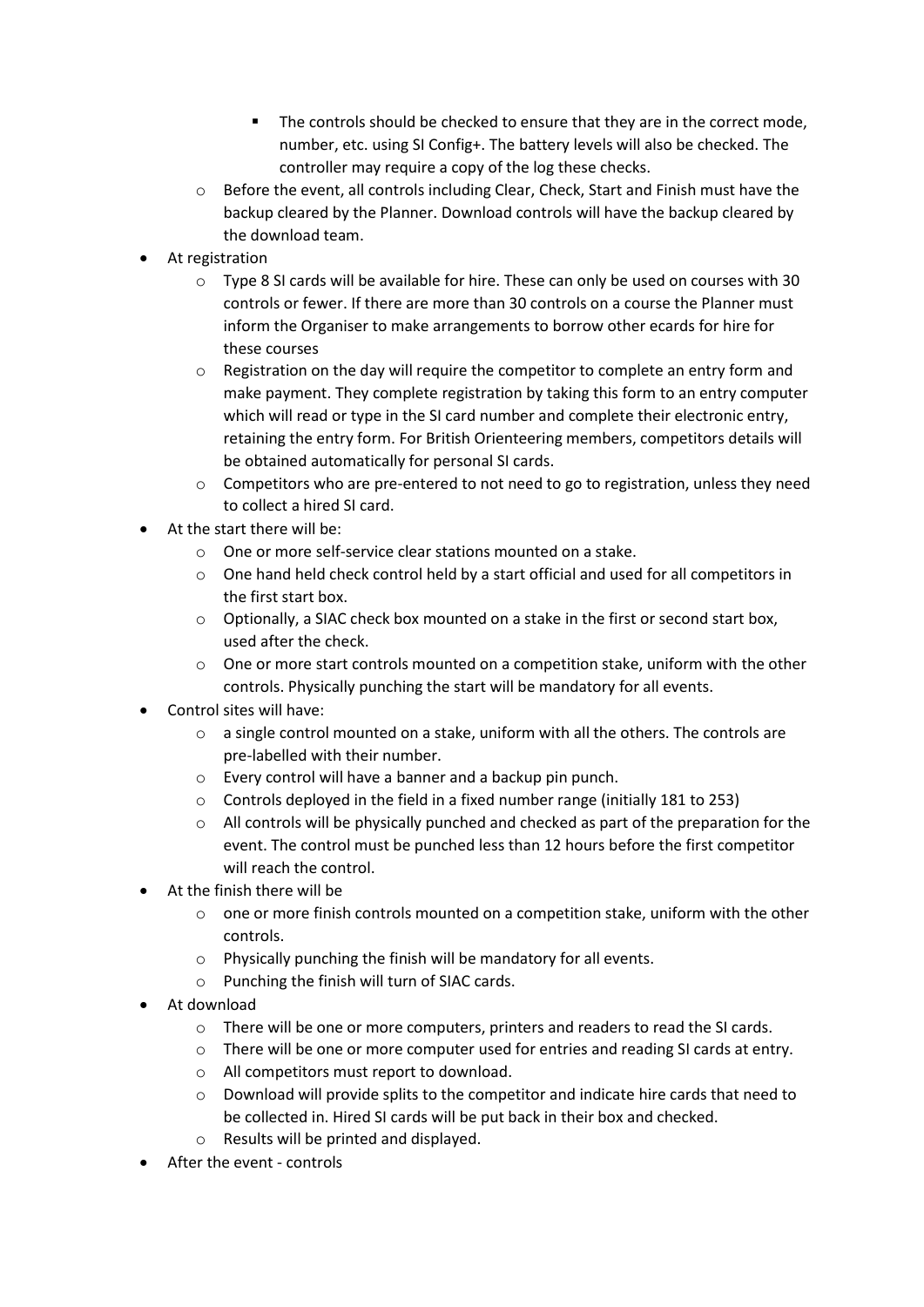- o The controls will be collected and split into banner, stakes, Pin punches and controls. This will include Clear, Check, Start, Finish, SIAC check and all control sites.
- o All controls will be turned off using a control punch before storage.
- o Controls will be returned to their storage boxes.
- After the event results
	- $\circ$  A backup of the event system at the end of the event will be taken and preserved.
	- o The event system will produce a CSV of results for WinSplits, Routegadget and British Orienteering results, a web page version of the results and a pdf print of the results for the OD web site.
	- o The planner will provide copies of the course maps in a form for loading in Routegadget
	- o The results will be loaded to the
		- OD web site
		- British Orienteering web site
		- Winsplits
		- Routegadget
	- o Changes to the results required by the Organiser following queries or objections will be changed in the event software and new result files will be produced.

| <b>Typical</b> | Action          | SI      | Entries  | Planner | Organiser | Results | Controller |
|----------------|-----------------|---------|----------|---------|-----------|---------|------------|
| timing         |                 | Manager |          |         |           | lead    |            |
| 20             | Provide list of | Yes     |          |         |           |         |            |
| days           | available       |         |          |         |           |         |            |
|                | controls        |         |          |         |           |         |            |
| 10             | Set up event    |         |          |         |           | Yes     |            |
| days           | software        |         |          |         |           |         |            |
| Up to 7        | Check controls  | Yes     |          |         |           |         |            |
| days           | and set clocks  |         |          |         |           |         |            |
| 5 days         | Provide IOF     |         |          | Yes     |           |         |            |
|                | XML of event    |         |          |         |           |         |            |
|                | courses to      |         |          |         |           |         |            |
|                | results         |         |          |         |           |         |            |
| 5 days         | Load courses    |         |          |         |           | Yes     |            |
|                | into event      |         |          |         |           |         |            |
|                | software        |         |          |         |           |         |            |
| 2 days         | Get pre-entries |         | If used  |         |           |         |            |
| 2 days         | Allocate start  |         | Optional |         |           |         |            |
|                | times           |         |          |         |           |         |            |
| 2 days         | Load pre        |         | If used  |         |           | Assist  |            |
|                | entries into    |         |          |         |           |         |            |
|                | event software  |         |          |         |           |         |            |
| 1 day          | Put final       |         |          |         |           | Yes     |            |
|                | version of      |         |          |         |           |         |            |
|                | event on        |         |          |         |           |         |            |
|                | results         |         |          |         |           |         |            |
|                | computers       |         |          |         |           |         |            |

### Event checklist – who does what and when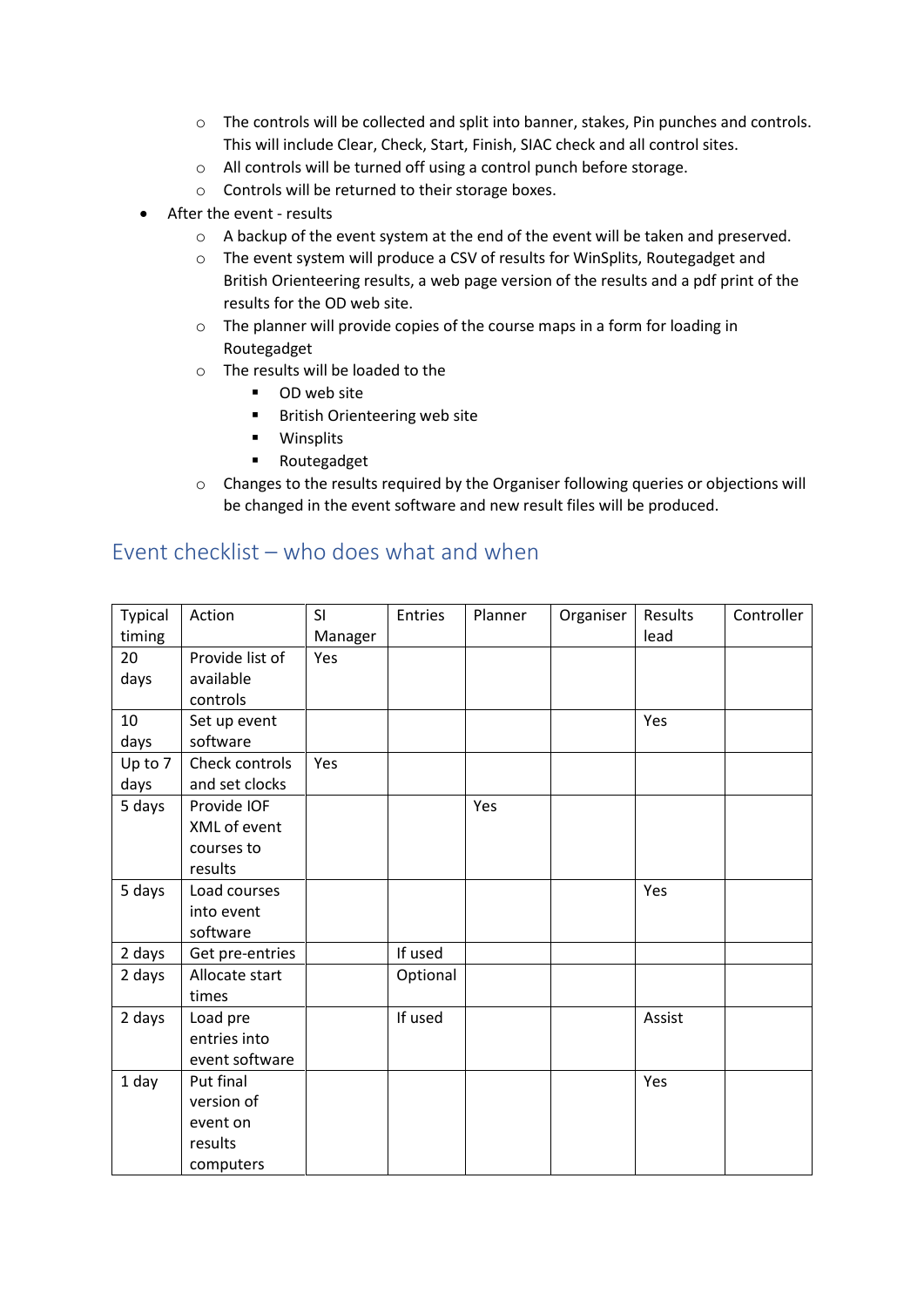| < 12   | Place controls        |     | Yes        |       |                            |          |
|--------|-----------------------|-----|------------|-------|----------------------------|----------|
| hours  | in field, wake        |     |            |       |                            |          |
| before | them up               |     |            |       |                            |          |
| end of |                       |     |            |       |                            |          |
| event  |                       |     |            |       |                            |          |
| On day | Controllers           |     |            |       |                            | Optional |
|        | check                 |     |            |       |                            |          |
| On day | Set up                |     |            |       | Yes                        |          |
|        | download              |     |            |       |                            |          |
|        | equipment             |     |            |       |                            |          |
| On day | <b>EOD Electronic</b> |     |            |       | Download                   |          |
|        | entries               |     |            |       | team                       |          |
| On day | Entries,              |     |            | Entry |                            |          |
|        | payment and           |     |            | team  |                            |          |
|        | SI card hire          |     |            |       |                            |          |
| On day | Clear, Check          |     |            | Start |                            |          |
|        | and optional          |     |            | team  |                            |          |
|        | SIAC check            |     |            |       |                            |          |
| On day | Download and          |     |            |       | Download                   |          |
|        | collect hire          |     |            |       | team                       |          |
|        | cards                 |     |            |       |                            |          |
| On day | Collect               |     | Collection |       |                            |          |
|        | controls              |     | team       |       |                            |          |
| On day | Power off and         |     | Collection |       |                            |          |
|        | pack controls,        |     | team       |       |                            |          |
|        | banners and           |     |            |       |                            |          |
|        | pin punches           |     |            |       |                            |          |
| On day | Decommission          |     |            |       | Download                   |          |
|        | download              |     |            |       | team                       |          |
|        | equipment             |     |            |       |                            |          |
| Within | Send map files        |     | Yes        |       |                            |          |
| 1 day  | for                   |     |            |       |                            |          |
|        | routegadget           |     |            |       |                            |          |
| Within | Publish results       |     |            |       | $BO - GU$<br>Winsplits $-$ |          |
| 2 days |                       |     |            |       | GU                         |          |
|        |                       |     |            |       | Routegadget                |          |
|        |                       |     |            |       | $-KR$                      |          |
|        |                       |     |            |       | OD website<br>$-RS$        |          |
| Within | Check returned        | Yes |            |       |                            |          |
| 7 days | controls              |     |            |       |                            |          |

# Event process:

Key principles:

- All events shall use pre-printed (but not bagged) maps, unless specific permission to do otherwise has been agreed by the committee in advance.
- **EXEDED FORM** Control descriptions will appear on the map and will be available separately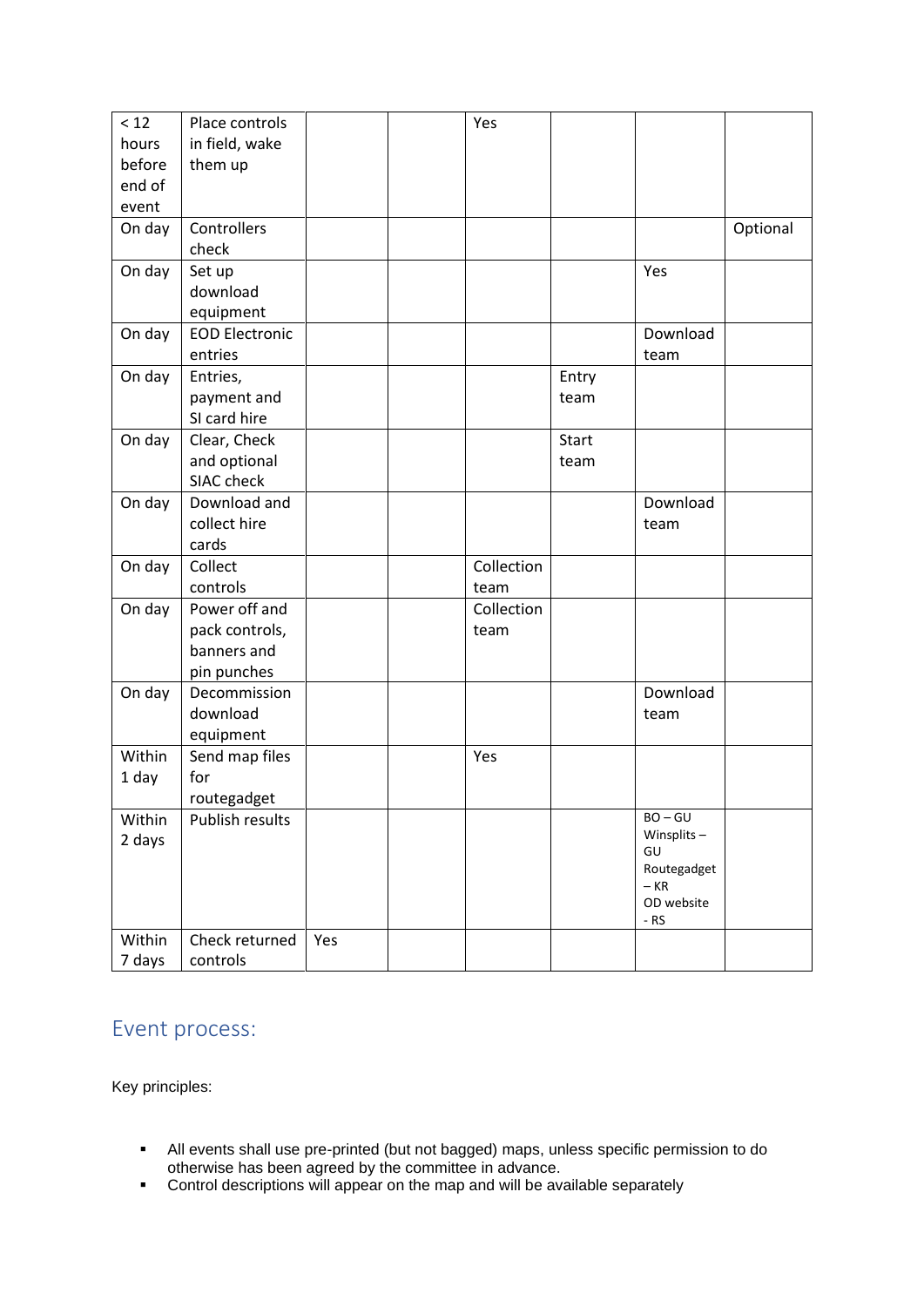- Start times will not be issued
- Splits will be provided on the day
- **EXE** Results, including splits, will be posted on the web; hard copy results will not be issued
- Notices should be displayed indicating that there will be a charge of £51 if a hired e-card is not returned.
- Results display on the day to be by means of a rolling screen and live internet results, and failing this print-outs by course

| Before the event course details are<br>passed to SI coordinator to set up<br>event database.                                                                                                                                                                                                                                          |                                                                                                                                              |                                                                                                                                                                                                                                                                                    |
|---------------------------------------------------------------------------------------------------------------------------------------------------------------------------------------------------------------------------------------------------------------------------------------------------------------------------------------|----------------------------------------------------------------------------------------------------------------------------------------------|------------------------------------------------------------------------------------------------------------------------------------------------------------------------------------------------------------------------------------------------------------------------------------|
| All competitors complete an entry<br>Form which will be available at<br>registration. An information sheet<br>about the arrangements for the day<br>will be on the OD web site and on<br>display.<br>Information to be entered is NAME,<br>AGE CLASS, COURSE, CLUB, BOF                                                               | Entry forms will be available<br>as a download in advance on<br>the website.                                                                 | Information sheet for the<br>day to include details of<br>courses (length, climb,<br>number of controls);<br>distance to start, etc;<br>facilities such as toilets;<br>procedure for<br>Registration.                                                                              |
| NO + SI card number if own card.                                                                                                                                                                                                                                                                                                      |                                                                                                                                              | Also to state clearly: "No<br>start times will be issued.<br>Please proceed to the<br>start when you are ready<br>to do so; start officials will<br>arrange for competitors to<br>start at one minute<br>intervals".                                                               |
| Competitor takes form and payment<br>to get hire e-card and control<br>descriptions (or just control<br>descriptions if using own e-card).<br>Registration team enter e-card<br>number on form; form and SI card is<br>taken to the results team by the<br>competitor to download for automatic<br>registration in the results system |                                                                                                                                              | Team needs to be big<br>enough and have enough<br>space to cope with likely<br>numbers of entrants.<br>Separate personnel<br>needed for each function<br>(SI hire<br>administration/form check<br>and control description<br>issue and money receipt/)<br>Registration in download |
| Results team enter competitor after<br>punching SI card                                                                                                                                                                                                                                                                               | If the SI is not known results<br>team key in competitors BOF<br>number to database and<br>recall data. Or enter all data.<br>Select course. | SI card and BOF number<br>provides all required data<br>except course which is<br>added manually from<br>drop-down choice.                                                                                                                                                         |